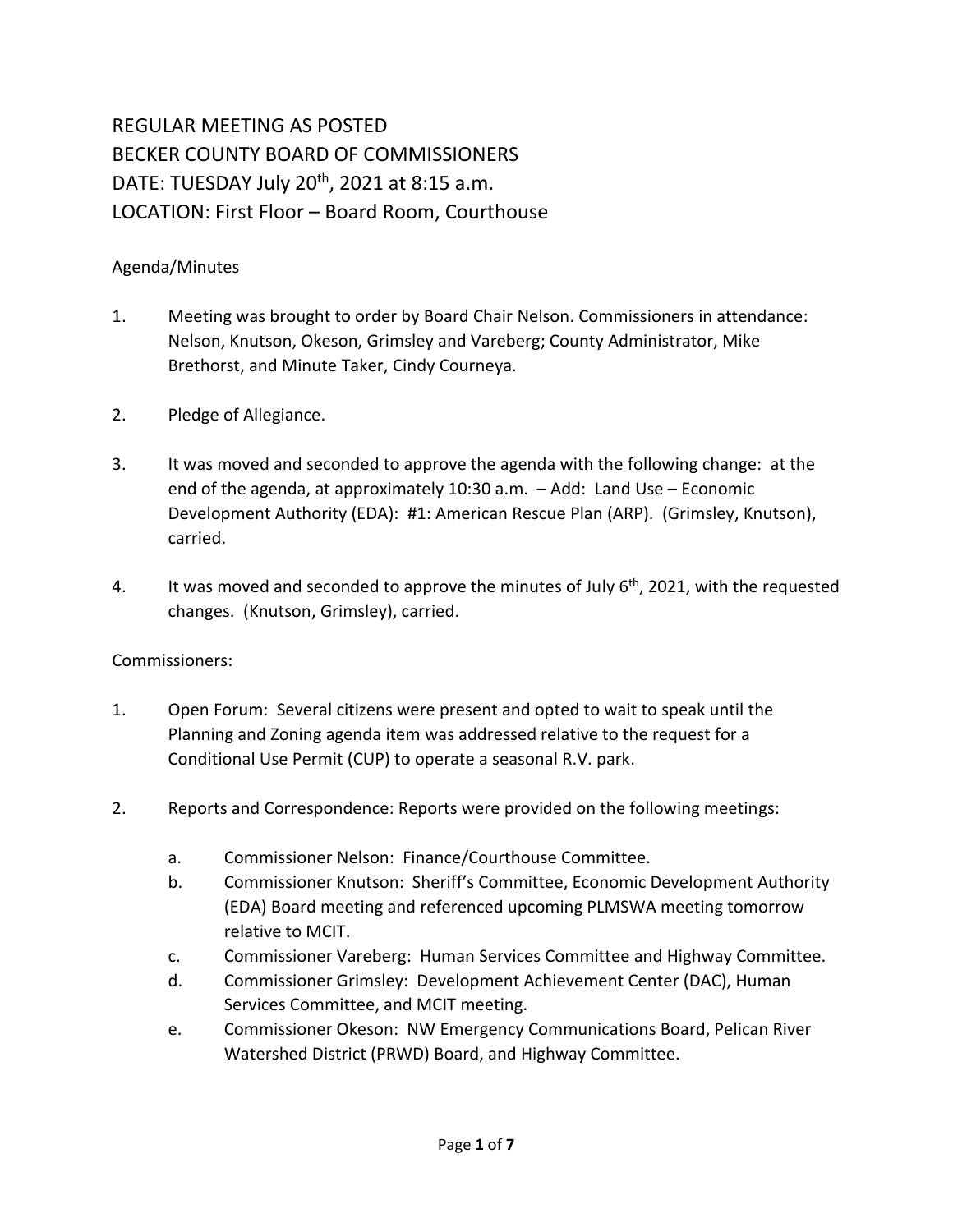3. Appointments: There were none. It was noted that the vacancy on the Cormorant Lakes Watershed District Board of Managers has been advertised and the appointment will be made at the Board meeting of August 3<sup>rd</sup>.

## County Administrator:

- 1. Lake Agassiz Regional Library (LARL) Presentation on Community Needs Assessment:
	- a. A Power Point presentation and overview was provided relative to priorities and outcomes of the Community Needs Assessment. Presenters included Greta Guck, Director of the Detroit Lakes Public Library and Supervisor of the three (3) LARL Library Link sites (Frazee, Lake Park, and Cormorant), and LARL Board Members, Linda Shell and Terry Kalil.

No funds are being requested at this time; however, LARL will be looking for support from the Board in the future for expansion of programming and building improvements, which may include future bonding, if needed.

It has been suggested to form an Advisory Board, to start planning for future growth based on the Community Needs Assessment. Chair Nelson suggested Commissioner Grimsley could potentially serve on the advisory board, as needed.

- 2. University of MN-Becker County Extension Presentation and Update:
	- a. Bob Byrnes, Interim NW Regional Extension Director, introduced Cecilia Amadou, newly hired NW Regional Extension Director, who attended virtually. He provided a summary/overview of the budget report/staffing. He noted the Extension Committee has recommended approval of the 3-year renewal of the Memorandum of Agreement (MOA) between the University of MN-Extension and Becker County, along with the Addendum, as presented, which also includes the 4-H Summer Intern position.

4-H Youth Development-Extension Educators for Becker County, Leigh Nelson and Gina Schauer, reported on 4-H Programming in Becker County and the upcoming Fair. Becker County 4-H was recognized for its increase in enrollment this past year with numbers currently at 415 youth and 85 adult volunteers, with a 52% increase in five (5) years.

It was moved and seconded to approve the Memorandum of Agreement (MOA) between the University of MN and Becker County for "Providing Extension Programs Locally and Employing Extension Staff", effective January 1, 2022 - December 31, 2024, to include the Addendum to the Agreement, as presented, with it remaining in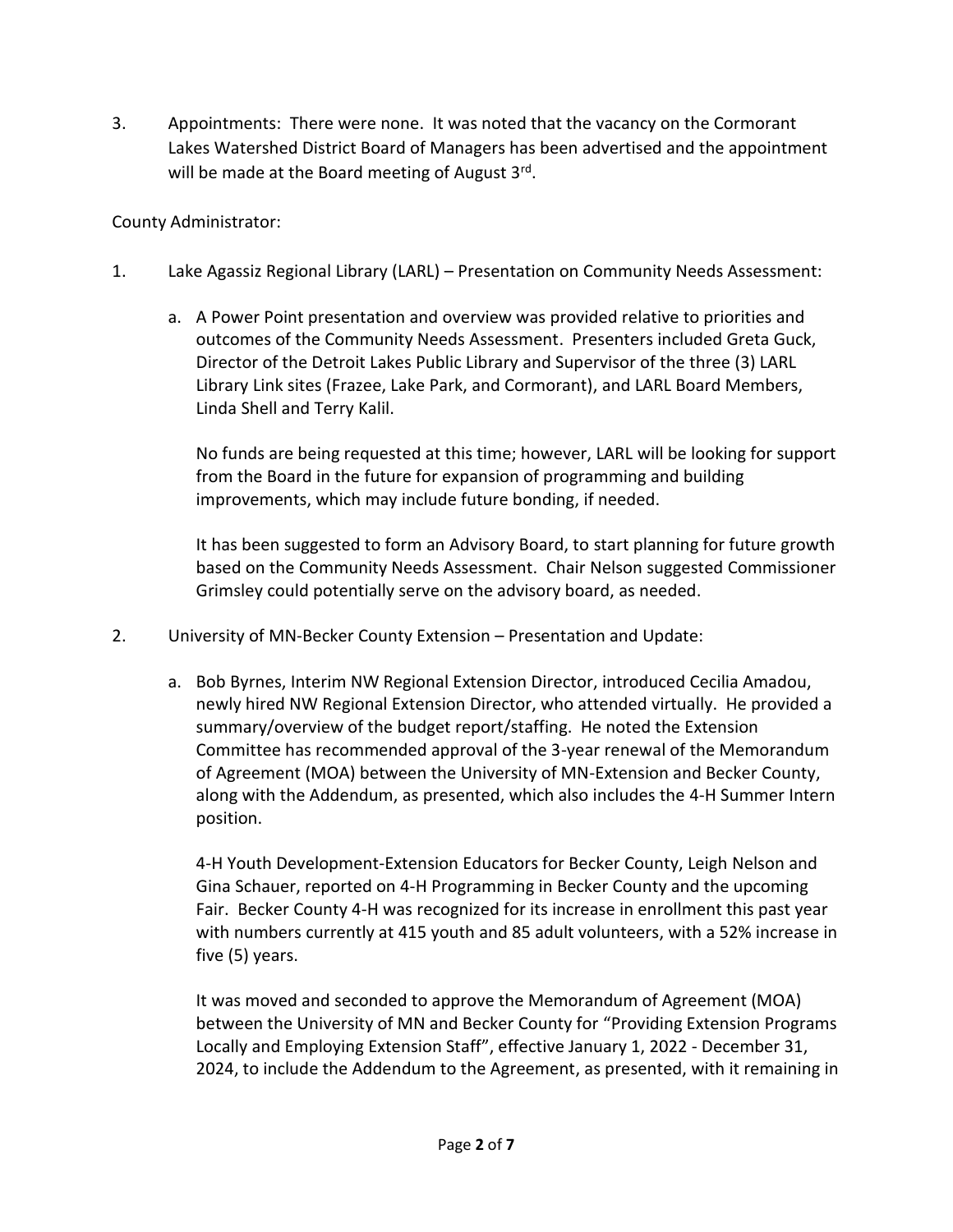place for the term of the MOA, and which also includes the 4-H Summer Intern position. (Okeson, Vareberg), carried.

The Board also acknowledged adoption of the 2022 Budget as presented, with a 1% reduction, as discussed, and modification of the budget to include the increase in per diems, as approved. The Becker County Children's Initiative (BCCI) has agreed to provide funding to help offset the cost of the Extension Educator.

Finance Committee Minutes: Auditor-Treasurer: Mary Hendrickson presented:

- 1. It was moved and seconded to approve the Regular Claims, Auditor Warrants, and Over-90 Day Claims, as presented:
	- a. Auditor Warrants (Tuesday Bills):
		- i. 07/06/2021 in the amount of \$ 79.85
		- ii.  $07/13/2021$  in the amount of \$72,027.77
		- iii.  $07/19/2021$  in the amount of  $\frac{6}{5}$  29,512.83 (Cost-Effective) for a total amount of  $\;$  \$ 101,620.45
	- b. Over-90 Days:
		- i. Bob Barker March 2021: \$2,867.66 (invoice just turned in)
		- ii. Cooper's Office Supply February 2021: \$2,408.47 (invoice returned to vendor)
		- iii. Enterprise March 2021 Final Lease Payment: \$2,351.36 (for vehicles purchased)
		- iv. Essentia April 2021: \$134.94 (invoice just turned in)
		- v. G & R Controls, Inc. October 2020: \$1,626.00 (invoice just turned in)
		- vi. Good Co. February 2021: \$49.49 (invoice just turned in)
		- vii. Dawn Kohanek January 2021: \$9.00 (no meal receipt)

viii.Mark's Electric – February 2021: \$3,312.20 (invoice just received) (Nelson, Okeson), carried.

Auditor-Treasurer – Mary Hendrickson presented:

- 1. Licenses and Permits: There were none.
- 2. It was moved and seconded to approve Resolution 07-21-2C, as presented, for Becker County to approve the sale of a tax-forfeited one-acre tract of land (Parcel # 50-7001- 004) to the State of MN, acting through MnDOT, for Highway 87 improvements, and at the appraisal price of \$21,500.00. (Knutson, Okeson), carried.
- 3. It was moved and seconded to accept the May 2021 Cash Comparison and Investment Summary, as presented. (Grimsley, Knutson), carried.
- 4. It was moved and seconded to accept the 2020 Tax Increment Financing (TIF) Reports, for the City of Detroit Lakes and City of Frazee, as presented. (Grimsley, Knutson), carried.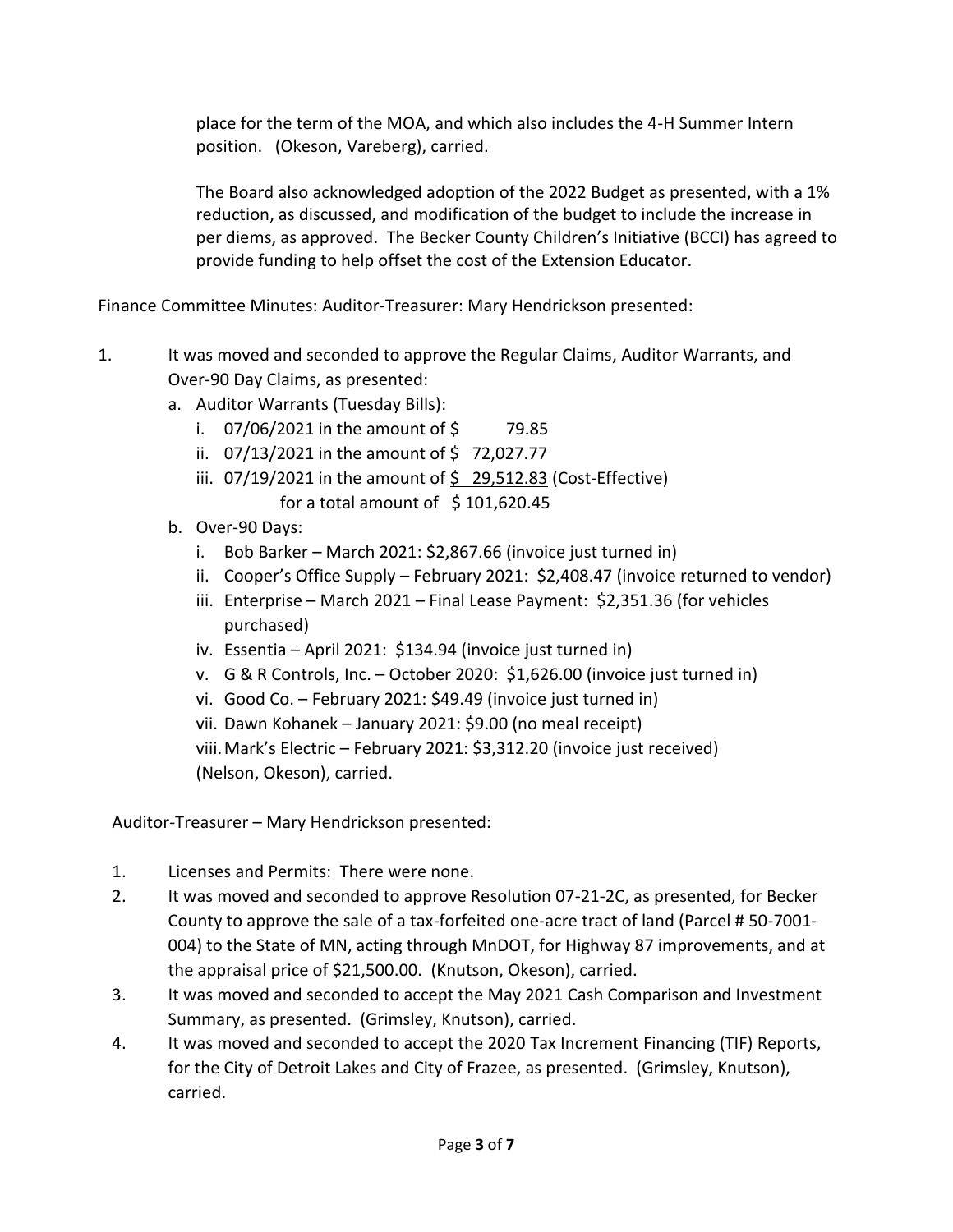Planning and Zoning – Kyle Vareberg presented:

- 1. Chair Nelson requested that the commissioners speak to any of their respective committee/board appointees that have not been attending meetings on a regular basis, to encourage them to attend and if unable to attend, to consider replacing them. He also asked that a policy be made to address expectations or requirements of meeting attendance for Committee/Board members.
- 2. Requests Conditional Use Permits:
	- a. It was moved and seconded to concur with the Planning Commission (July 13, 2021), to approve the application as submitted by Darryl W. & Renee S. Bergstrom, for a Conditional Use Permit (CUP) for mining operations, for the project located at TBD Hubble Pond Road, Rochert, MN - Parcel #15.0045.000. (Okeson, Knutson), carried.
	- b. It was moved and seconded to concur with the Planning Commission (July 13, 2021), to approve the amended application as submitted by Jerry & Vicki Kub, for a Conditional Use Permit (CUP) for a rock wall with natural vegetation and fabric, for the project located at 19738 Moton Oaks Road, Audubon, MN – Parcel #: 17.1007.000. (Knutson, Okeson), carried.
	- c. It was moved and seconded to concur with the Planning Commission (July 13, 2021), to approve the application submitted by Alan Wade & Mary Jane O'Neil for a Conditional Use Permit (CUP) for a retaining wall, with the amendment from ninety (90) feet to one-hundred and twenty (120) feet, for the project located at 48427 Lake of the Valley Road, Ponsford, MN - Parcel #: 12.0010.000. (Knutson, Okeson), carried.
	- d. Scott Walz with Meadowland Surveying and Joey Stahl, the applicant/owner for the request for a Conditional Use Permit (CUP) to operate a Seasonal R.V. Park were present, for the proposed project to be located at TBD South Elbow Lake (Parcel #'s: 25.0193.000 and 25.0211.000).

It was noted that the Planning Commission met and approved the CUP, based on the findings included in the minutes. The recommended approval is for forty-one (41) units with eight (8) additional units, to be contingent upon a Change of Zone to Residential. The recommendation included approval for six (6) dock slips.

Information was also provided to support the approval for the project, with Scott Walz referencing the history of other similar projects that encountered a significant amount of opposition as well, noting that "they have turned out well".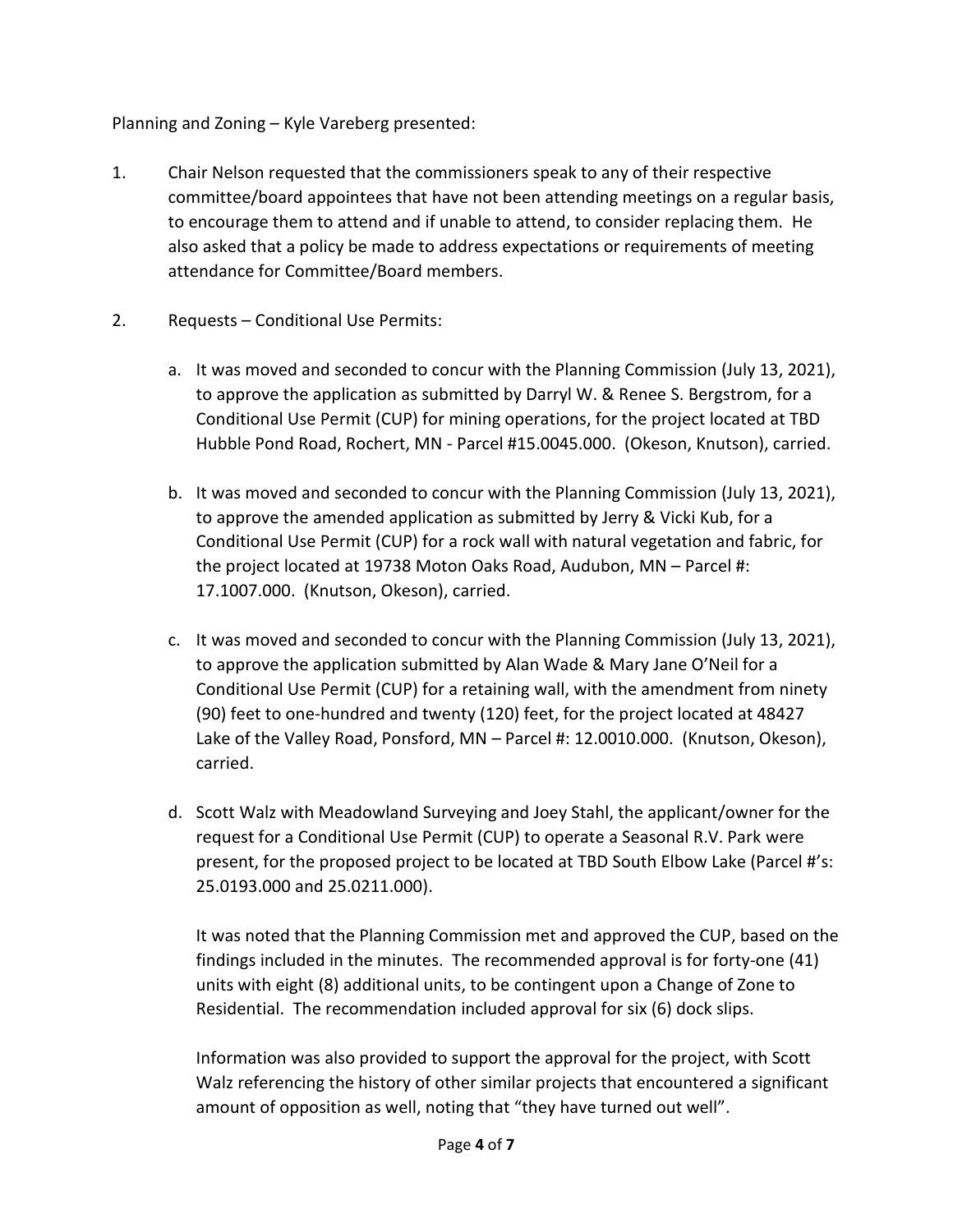Chair Nelson opened the meeting to anyone from the public wishing to speak, starting with anyone in opposition to the project. He also referenced e-mails and letters received from those in opposition as well. The following citizens voiced their concerns and opposition to the CUP, as presented:

- i. Anne Buelow, owner of Jolly Fisherman Resort.
- ii. John Klepetka property owner adjacent to the proposed project.
- iii. Gerry Schiller year-round resident of Elbow Lake since 2003 and landowner/ seasonal resident of Elbow Lake prior to that.
- iv. Tim O'Keefe lives in Virginia property owner on Ada Beach Road in Waubun, MN (south side/central part of lake).
- v. Duane Sall Elbow Lake resident on Archers Acres Lane, Waubun, MN (south end of Elbow Lake).
- vi. Don Snobl, owner of Jolly Fisherman Resort.

Chair Nelson closed the time for public testimony and discussion followed with the Board members voicing their consideration on the matter, suggesting that the item be tabled until the first Board meeting of August with the Business Plan to be updated. It was also suggested that the list of "conditions" be worked on in case the site plan does come back.

Chair Nelson requested a motion to table the item to allow time for fine-tuning of the site plan, etc.

It was moved and seconded to table the Planning & Zoning agenda item relative to the request for a Conditional Use Permit to operate a Seasonal R.V. Park until the next Board meeting of August 3<sup>rd</sup>, at approximately 9:30 a.m., to allow time for review/changes of the Business Site Plan and to receive feedback/input from those with concerns. (Grimsley, Nelson), carried.

- e. It was moved and seconded to concur with the Planning Commission (July 13, 2021), to approve the application submitted by Kyle Vareberg for a Conditional Use Permit (CUP) for a retaining wall, for the project located at 19529 330<sup>th</sup> Avenue, Detroit Lakes, MN (Parcel #: 10.0278.000). (Grimsley, Knutson), carried, with Commissioner Vareberg abstaining.
- 4. Zoning Ordinance Amendments:
	- a. It was moved and seconded to approve the amendment to the Becker County Zoning Ordinance, as presented, for Proposal #1) Chapter 6, Section 8. Retaining Walls; to add in language: "Retaining walls located in the Pelican River Watershed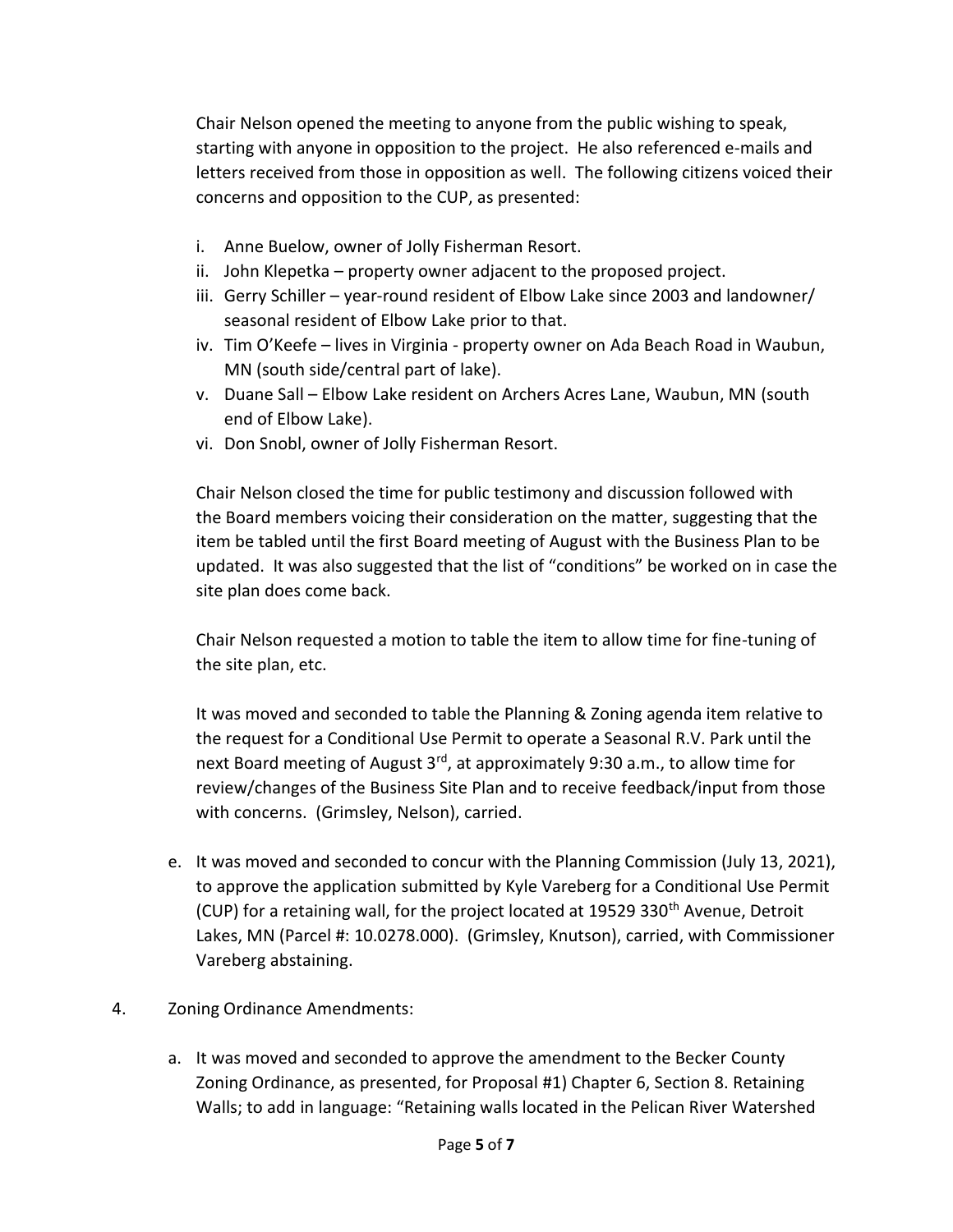District or Cormorant Lakes Watershed District do not require a permit from Becker County and will be reviewed and considered by the Watershed District in which it is located". (Okeson, Knutson), carried.

b. It was moved and seconded to approve the amendments to the Becker County Zoning Ordinance, as presented, for Proposal #2) Chapter 4, Section 10, Letter D (2.-d). Holding Tanks – with the additional removal of numbers four (4) and five (5), as presented. (Knutson, Okeson), carried.

County Attorney: County Administrator, Mike Brethorst, presented:

1. It was moved and seconded to approve Resolution 07-21-2A, to hire a full-time Assistant County Attorney through the normal hiring process, due to a resignation. (Knutson, Okeson), carried.

Human Services – Denise Warren and Rebecca Fee, Adult Services Supervisor, presented:

- 1. It was moved and seconded to approve Resolution 07-21-2E, to hire a full-time Office Support Specialist, due to a retirement, through the normal hiring process and if filling that vacancy creates another vacancy in Human Services, to then fill that vacancy also. (Grimsley, Vareberg), carried.
- 2. It was moved and seconded to approve the letter of support, as presented, be sent to the MN Department of Employment and Economic Development on behalf of the Becker County DAC relative to Vocational Rehabilitation; to recommend that MN DEED/VRS partner with Becker County DAC through a Limited Vendor Agreement. (Grimsley, Knutson), carried.
- 3. It was moved and seconded to approve the Human Services Claims for Human Services, Public Health, and Transit, as presented. (Grimsley, Okeson), carried.

Land Use – Environmental Services – Steve Skoog presented:

1. It was moved and seconded to approve Resolution 07-21-2D, to approve Becker County Solid Waste Hauler License Number 21 to AAA Roll-Off Service, LLC, and with the license valid through 2021. (Knutson, Vareberg), carried.